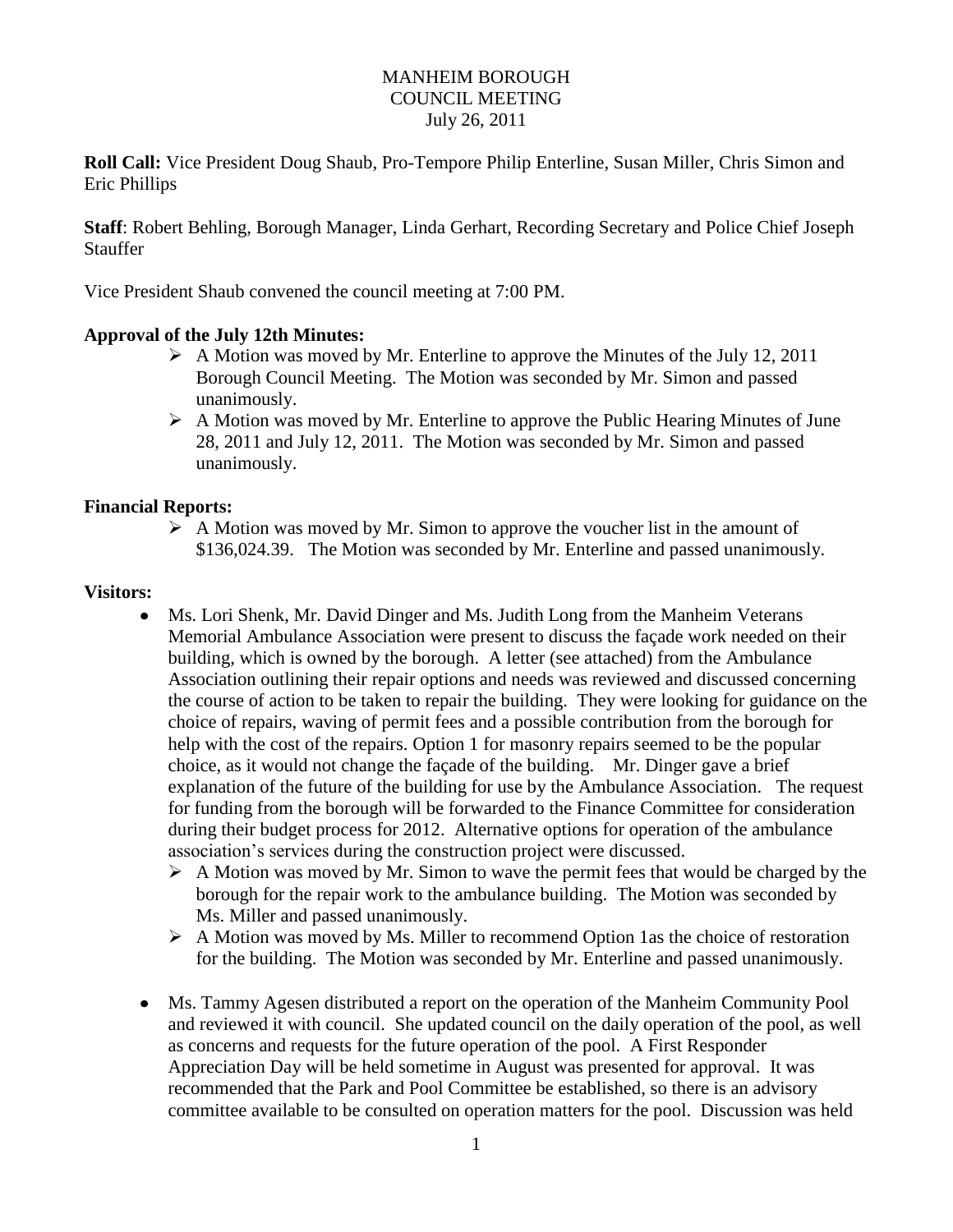concerning the budget process to be used in the future. New ADA requirements for the pool will need to be completed for the 2012 season concerning ramp access to the pools.

- $\triangleright$  A Motion was moved by Mr. Simon to have a First Responder Appreciation Day at the Manheim Community Pool. The Motion was seconded by Ms. Miller and passed unanimously.
- Mr. Merle Lefever of East Ferdinand Street was present to voice his concerns over the deteriorating properties on his block. He was questioning if the borough has any control over deteriorating properties and if so, could it be enforced. The borough has been monitoring the situation on East Ferdinand Street and as long as there is not a health or safety issue, there is only so much that can be enforced. Mr. Behling will check the code compliance on this situation with Mr. Tuscan.

### **Mayor and Police Chief Report:** (see attached News Release and Report)

- Mayor Phillips distributed his report and reviewed it with council. He highlighted the beautification work on the square by the Manheim Central High School Girls Basketball Team, the very informative conference he attended in Scranton, Stiegel Glassworks, events for the Manheim Downtown Development Group and volunteers that were organized to help the Manheim Historical Society. Council was informed the furnace for Stiegel Glassworks will be fired for the first time on August  $22<sup>nd</sup>$  if anyone is interested in attending.
- Chief Stauffer distributed his report and reviewed it with council. Letters were submitted to council for approval for the retirement of Sergeant J. Edward Geib on September 5, 2011 and the resignation of Patrolman Stephen R. Watson effective July 22, 2011.
	- A Motion was moved by Mr. Enterline to accept the retirement letter for Sergeant J. Edward Geib effective September 5, 2011. The Motion was seconded by Ms. Miller and passed unanimously.
	- A Motion was moved by Mr. Enterline to accept the resignation of Patrolman Stephen R. Watson effective July 22, 2011. The Motion was seconded by Mr. Simon and passed unanimously.

Chief Stauffer distributed copies of the power point presentation he gave to the Rapho Township Board of Supervisors for contracted service by the Manheim Borough Police Department. Council can review the presentation and it can then be discussed at the next council meeting.

#### **Borough Managers Report:**

- $\bullet$ Mr. Behling distributed his Borough Manager Report and reviewed it with council. Mr. Behling informed council that Rapho Township was very pleased with Chief Stauffer's presentation at their Board of Supervisors meeting on July  $21<sup>st</sup>$  and they voted that evening to continue negotiations with Manheim Borough. A draft agreement prepared by Rapho Township and their solicitor was received by the borough on July  $26<sup>th</sup>$ , which in turn was forwarded to the Manheim Borough solicitor for review and comment. A Police Committee meeting will be scheduled before the next council meeting. The time table would be for the agreement to start January 1, 2012. The agreement between Manheim Borough and Rapho Township will be available at the next council meeting on August  $9<sup>th</sup>$  for review and then will be presented for consideration and approval at the council meeting on August  $30<sup>th</sup>$ .
- Choice Books employees painted the pavilion at Mummau Park as their community service project for 2011.
- Curb and sidewalk painting will be started in the near future while the weather is favorable.
- We should be receiving the grant agreement from PennDOT for the ARLE traffic pre-emptor installation project within the next few weeks.